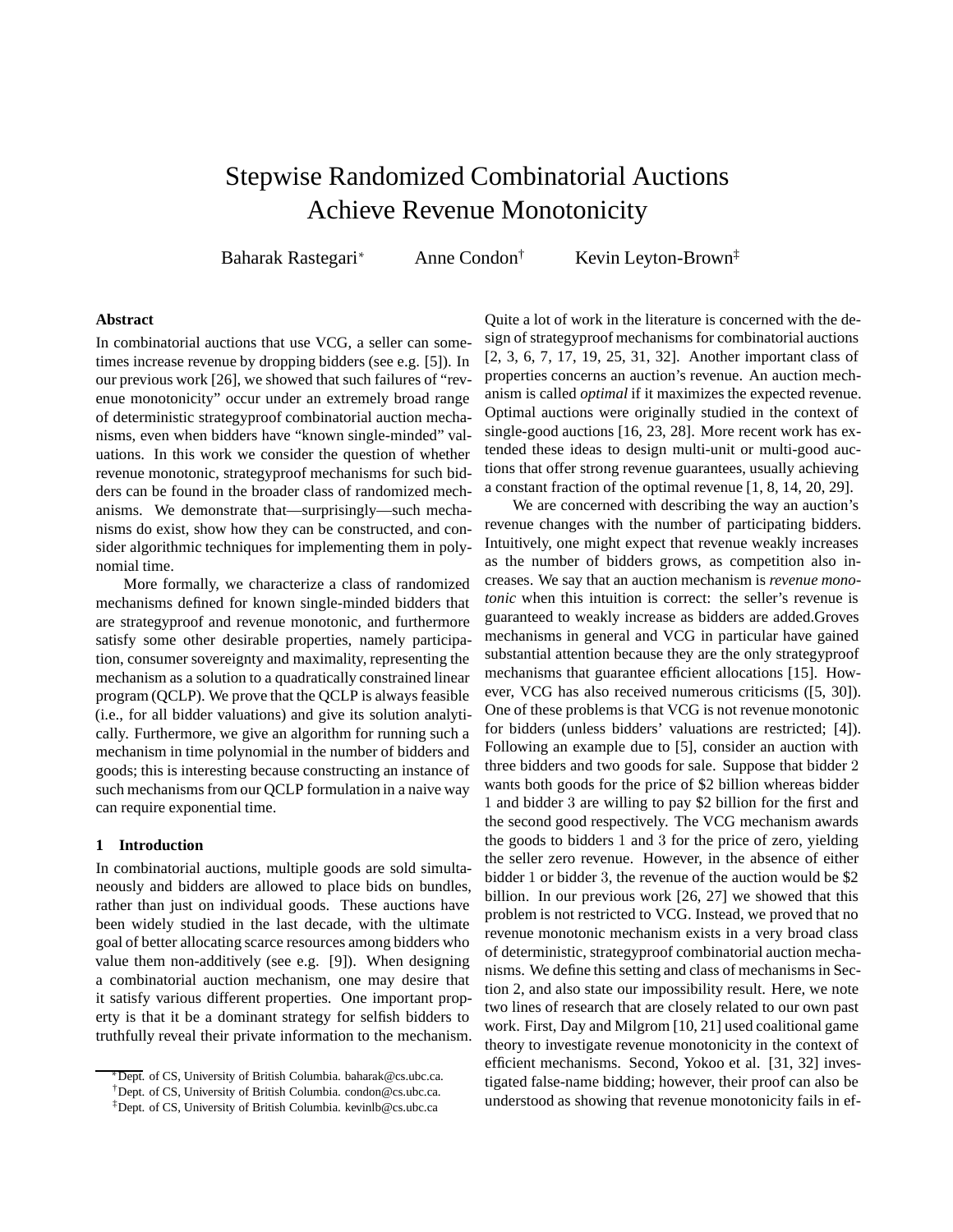ficient strategyproof mechanisms. In contrast, we do not restrict ourselves to efficient mechanisms.

There are many cases  $([11, 12, 13, 18])$  in which randomized mechanisms are able to achieve desirable properties that cannot be obtained by deterministic mechanisms. In Section 3 we define randomized mechanisms and some desirable properties for our setting. In Section 4 we show that it is possible to circumvent our impossibility result, at least for known single-minded bidders, by proposing a class of combinatorial auction mechanisms that we call "stepwise" randomized combinatorial auction mechanisms. We also show how to construct such revenue-monotonic mechanisms, though this construction can sometimes require exponential time. Finally, in Section 5 we give a polynomial-time algorithm for constructing our mechanism.

### **2 Deterministic Mechanisms**

To prove results about revenue monotonicity, we need to reason about the behaviour of combinatorial auction mechanisms when bidders are added or dropped. We also need to reason about mechanisms whose behavior can depend on bidder preferences—for example, each bidder may have a "single-minded" interest in one particular bundle. For these reasons, we provide a set of general definitions in which the allocation of goods and the payments imposed may depend on which bidders participate and which goods are for sale, as well as on bidders' declared preferences.

Let  $\mathbb{N} = \{1, \ldots, n\}$  be the universal set of *n* bidders– all the potential bidders who exist in the world. Let  $N \subseteq \mathbb{N}$ denote the set of bidders participating in a particular auction. Let G be the finite universe of goods for sale. Let  $G \subseteq \mathbb{G}$ denote the set of goods for sale in a particular auction. Let both N and G be common knowledge among all bidders and the auctioneer.

A *valuation function* describes the values that a bidder holds for subsets of the set of goods in G. Let valuation function  $v_{\mathrm{G},i}$  for bidder  $i \in \mathbb{N}$  map  $2^{\mathbb{G}}$  to the nonnegative reals. For every  $G \subset \mathbb{G}$  let valuation function  $v_{G,i}$  be the projection of  $v_{\mathbb{G},i}$  into G. Whenever G is understood, we drop it from the subscript. We assume that bidders have quasilinear utility functions; that is, bidder  $i$ 's utility for bundle  $a_i$  is  $v_i(a_i) - p_i$ , where  $v_i$  is her valuation and  $p_i$ is any payment she is required to make.

A *valuation profile* is an *n*-tuple  $v = (v_1, \ldots, v_n)$ , where, for every participating bidder  $i$ ,  $v_i$  is a valuation function. Let V denote the universal set of all possible valuation profiles. Observe that valuation profiles always have one entry for every potential bidder, regardless of the number of bidders who participate in the auction. We use the symbol  $\varnothing$  in such tuples as a placeholder for each nonparticipating bidder (i.e., each bidder  $i \notin N$ ). When v is an *n*-dimensional tuple, then  $(v_1, \ldots, v_{i-1}, \emptyset, v_{i+1}, \ldots, v_n)$ is denoted by  $v_{-i}$ . Note that if  $i \notin N$ , then  $v = v_{-i}$ . Let

 $V_{N,G}$  denote the set of all valuation profiles given a set of participating bidders  $N$  and a set of goods for sale  $G$ ; that is, the set of all valuation profiles  $v_G$  for which  $v_i = \emptyset$  if and only if  $i \notin N$ .

If asked to reveal her valuation, a bidder may not tell the truth. Denote the declared valuation function of a (participating) bidder i as  $\hat{v}_i$ . Let  $\hat{v}$  be the declared valuation profile. Use the same notation to describe declared valuation profiles as valuation profiles (e.g., all declared valuation profiles are *n*-tuples), and furthermore write  $(v_i, \hat{v}_{-i})$  to denote  $(\hat{v}_1, \dots, \hat{v}_{i-1}, v_i, \hat{v}_{i+1}, \dots, \hat{v}_n)$ .

In a particular auction, bidders' valuation functions may be drawn from some restricted set. For example, we will need to make such an assumption to model known singleminded bidders. Let  $V_{N,G} \subseteq V_{N,G}$  denote a subspace of the universal set of valuation profiles for the set of participating bidders  $N$  and the set of goods for sale  $G$ . (For example, all valuations consistent with each bidder having a singleminded interest in one known bundle.) Let  $\mathcal{V}_{N,G}$  denote the universal set of valuation profile subspaces, that is  $\mathcal{V}_{N,G}$  =  ${V_{N,G} \mid N \subseteq \mathbb{N}, G \subseteq \mathbb{G}, V_{N,G} \subseteq \mathbb{V}_{N,G}}$ . Let V denote a set of valuation profile subspaces with at least one member corresponding any  $N \subseteq \mathbb{N}$  and  $G \subseteq \mathbb{G}$ . That is,  $\mathcal{V} \subseteq \mathcal{V}_{\mathbb{N},\mathbb{G}}$ and  $\exists V_{N,G} \in V, \forall N \subseteq \mathbb{N}, G \subseteq \mathbb{G}$ . (For example, subspaces corresponding to all the possible sets of known bundles for different bidders.) Note that there could be more than one subspace corresponding to a fixed N and a fixed  $G$  in  $\mathcal V$ .

DEFINITION 2.1. (CA MECHANISM) *Let set of valuation profile subspaces* V *be given. A* deterministic direct Combinatorial Auction (CA) mechanism M *(CA mechanism) maps each*  $V_{N,G} \in V$ ,  $N \subseteq \mathbb{N}$  *and*  $G \subseteq \mathbb{G}$ *, to a pair*  $(a, p)$  *where* 

- *a, the allocation scheme, maps each*  $\hat{v} \in V_{N,G}$  *to an allocation tuple*  $a = (a_1(\hat{v}), \ldots, a_n(\hat{v}))$  *of goods, where*  $\cup_i a_i(\hat{v}) \subseteq G$ *,*  $a_i(\hat{v}) \cap a_j(\hat{v}) = \emptyset$  *if*  $i \neq j$ *, and*  $a_i(\hat{v}) = \varnothing$  *if*  $\hat{v}_i = \varnothing$ *.*
- *p, the payment scheme, maps each*  $\hat{v} \in V_{N,G}$  *to a payment tuple*  $p = (p_1(\hat{v}), \ldots, p_n(\hat{v}))$ *, where*  $p_i(\hat{v})$  *is the payment from bidder* i *to the auctioneer such that*  $p_i(\hat{v}) = 0$  *if*  $\hat{v}_i = \emptyset$ *.*

We refer to  $a_i$  and  $p_i$  as bidder i's allocation and payment functions respectively. Whenever  $\hat{v}$  can be understood from the context, we refer to  $a_i(\hat{v})$  and  $p_i(\hat{v})$  by  $a_i$  and  $p_i$ , respectively. If  $\hat{v}_i(a_i) > 0$ , we say that bidder *i* "wins". We denote by  $A_G$  the set of all possible partitions of G into n partitions; i.e. the set of all possible ways of distributing goods among participating bidders. For any given allocation  $a \in A_G$ , we denote by  $a_i$  the set of goods that are allocated to bidder  $i$  under  $a$ .

Mechanisms that give rise to dominant strategies are especially desirable, as bidders are spared having to reason about each others' behavior. A direct CA mechanism is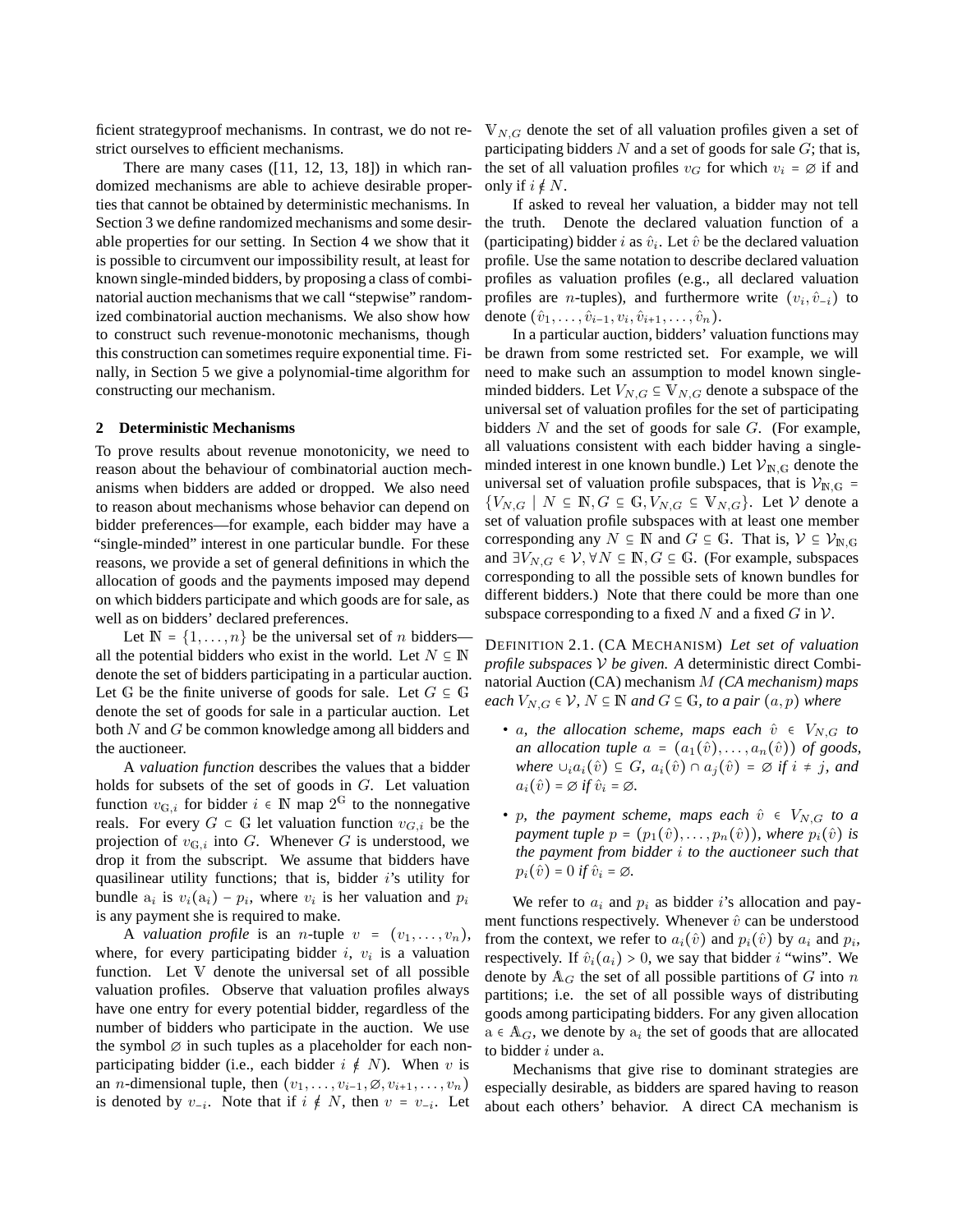said to be *truthful* if in equilibrium bidders declare their true valuations to the mechanism. A direct CA mechanism is said to be *strategyproof*(or *dominant strategy truthful*) if every bidder has the dominant strategy of revealing her true preferences.

The revenue of an auction is the sum of payments made to the auctioneer. Informally, an auction mechanism is revenue monotonic if the auctioneer could never increase revenue by dropping a bidder.

DEFINITION 2.2. (REVENUE MONOTONICITY) *A truthful CA mechanism* M *is* revenue monotonic *if and only if for all*  $N \subseteq \mathbb{N}, G \subseteq \mathbb{G}, V_{N,G} \in \mathcal{V}, v \in V_{N,G}$  *and for all bidders j,* 

$$
\sum_{i\in\mathbb{N}}p_i(v)\geq \sum_{i\in\mathbb{N}\setminus\{j\}}p_i(v_{-j}).
$$

It is natural, and commonly assumed, that a bidder should make no payment to the mechanism unless she wins. We call this assumption *participation*. A mechanism is *weakly maximal* with respect to a bidder i if, whenever  $i$  values any good  $g$  sufficiently, the mechanism does not withhold that good or give it away to a bidder who does not value it. (For formal definitions see [27].)

Our main results refer to a restricted class of valuation spaces: known single-minded bidders. Our definition of this class follows Mu'alem and Nisan [22] and Nisan [24]. Informally, a participating bidder  $i$  is single-minded if she only values bundles that contain a particular bundle  $b_i$ , and she values all these bundles equally. Thus, i's valuation function  $v_i$  maps supersets of  $\overrightarrow{b_i}$  to some positive value  $v_i$ and maps all other bundles to 0. A mechanism is defined for known single-minded bidders if all bidders are singleminded and furthermore, the mechanism "knows" the bundle  $b_i$  that is valued by each participating bidder *i*. Thus, bidder *i* can lie about her value (declare a  $\hat{v}_i \neq v_i$ ), but does not even have to declare her bundle of interest  $b_i$ , and hence cannot lie about it.

More formally, let  $b = (b_1, b_2, \dots, b_n) \in (2^G)^n$ . Fix  $N \subseteq \mathbb{N}$  and  $G \subseteq \mathbb{G}$ . If i is a participating bidder, let  $V_{N,G,i}^{(b)}$  be the set of all such functions, taken over all possible choices of  $v_i$ , and otherwise let  $V_{N,G,i}^{(b)} = \emptyset$ . Let  $V_{N,G}^{(b)} = V_{N,G,1}^{(b)} \times \cdots \times$  $V_{N,G,n}^{(b)}$ . Thus,  $V_{N,G}^{(b)}$  is simply the space of valuation profiles in which participating bidders are all single-minded, with the bundle valued by participating bidder *i* being  $b_i$ .

Let  $V^{(ksm)}$  denote the set of valuation profile subspaces for known single-minded bidders; that is  $V^{(ksm)}$  =  ${V_{N,G}^{(b)} \mid N \subseteq \mathbb{N}, G \subseteq \mathbb{G}, b \in (2^G)^n}$ . We say that a mechanism is *defined for known single-minded bidders* if its set of valuation profile subspaces is  $\mathcal{V}^{(ksm)}$ . From the definition of mechanism (Definition 2.1), it follows that the allocation and payment functions depend on the set  $V_{N,G}^{(b)} \in \mathcal{V}^{(ksm)}$  from which bidders' valuation profiles are drawn. Informally, *b* is *known*, since the allocation and payments depend on b.

The valuation of a known single-minded bidder can be characterized by the single parameter  $v_i$ , representing *i*'s valuation for any superset of bundle  $b_i$ . Thus in this case we use *v* to denote single-minded bidders' valuation profile,  $\hat{v}_i$  to denote the declared valuation of a participating bidder i, and  $\hat{v}$  to denote a tuple consisting of declared valuations for each participating bidder and  $\varnothing$  symbols for each nonparticipating bidder.

Roughly speaking, a mechanism defined for known single-minded bidders satisfies *consumer sovereignty* if by bidding high enough, any bidder can win the bundle she values—more formally, given any bidder  $i$  and the declared values of the other bidders,  $\hat{v}_{-i}$ , there exists some finite amount  $k_i \in \mathbb{R}$ ,  $k_i > 0$ , such that if i reports  $\hat{v}_i = k_i$  then  $i$  is allocated at least  $b_i$ .

In our past work [26, 27], we proved an impossibility result: there is no deterministic combinatorial auction mechanism that satisfies our desirable properties. To obtain as strong a result as possible, we proved that the result is true even when the bidders are known single-minded.

THEOREM 2.1. Let  $|\mathbb{G}| \geq 2$  and  $|\mathbb{N}| \geq 3$ . Let M be a CA *mechanism defined for known single-minded bidders that offers dominant strategies to bidders and satisfies participation, consumer sovereignty, and weak maximality with respect to at least two bidders. Then* M *is not revenue monotonic.*

#### **3 Randomized Mechanisms**

In this work, we study the consequences of relaxing the assumption that mechanisms are deterministic. More specifically, we ask whether there are revenue monotonic *randomized* mechanisms that satisfy our desired properties. (As we will see, moving to the randomized case will also require reinterpretations of these properties, particularly of consumer sovereignty.) As the following definition states, a randomized CA mechanism produces a distribution over allocations and payments.

DEFINITION 3.1. (RANDOMIZED CA MECHANISM (RCAM)) *Let* V *be given. A* randomized direct Combinatorial Auction mechanism M *(RCAM)* maps each  $V_{N,G} \in V$ ,  $N \subseteq \mathbb{N}$  and  $G \subseteq \mathbb{G}$ *, to a distribution over pairs*  $(a, p)$  *where a and p are defined exactly as in Definition 2.1.*

Given  $V_{N,G} \in \mathcal{V}$ , let  $\pi_{\mathbf{a}}(\hat{\mathbf{v}})$  denote the probability that allocation  $a \in A_G$  will be chosen given declared values  $\hat{v}$ . Let  $p_i(\hat{\mathbf{v}})$  denote the expected payment of *i*.

A randomized CA mechanism is *strategyproof in expectation* if and only if truth-telling is a dominant strategy for all bidders in the game induced by expectation.

Randomized mechanisms can be defined for known single-minded bidders in a manner analogous to that used for deterministic mechanisms above. In what follows, we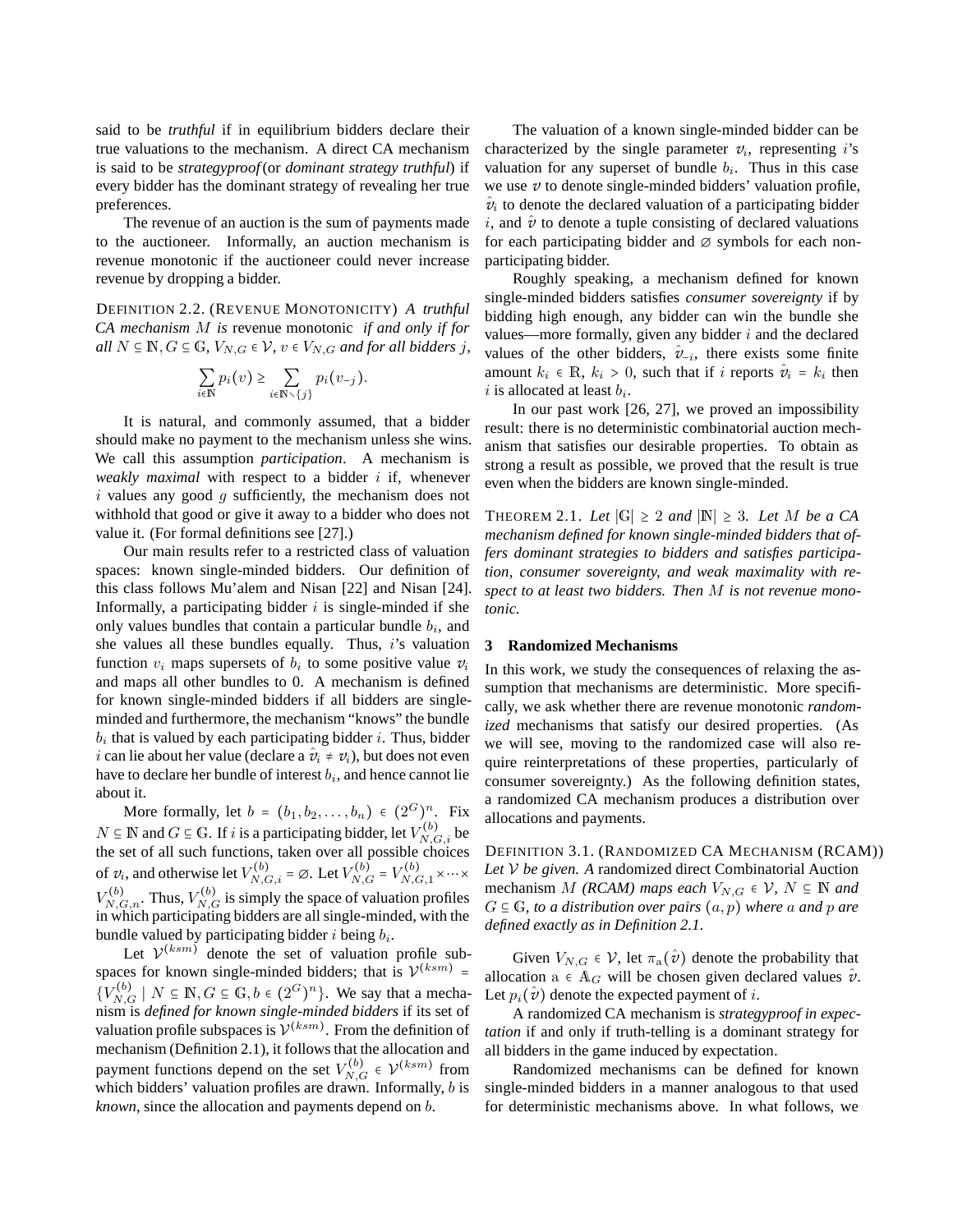concern ourselves only with randomized mechanisms for known single-minded bidders.

For a randomized CA mechanism that is defined for known single-minded bidders, let  $w_i(\hat{v})$  denote the probability that bidder  $i$  wins—that is,  $i$  is allocated a bundle that includes  $b_i$ , given  $V_{N,G}^{(b)}$ . Note that the  $\pi_a(\hat{v})$ 's fully define  $w_i(\hat{\mathbf{v}})$ 's. Formally,

(3.1) 
$$
w_i(\hat{\mathbf{v}}) = \sum_{\forall \mathbf{a} \in \mathbb{A}_{G}, \mathbf{a}_i \supseteq b_i} \pi_{\mathbf{a}}(\hat{\mathbf{v}}).
$$

The following theorem characterizes the class of strategyproof randomized mechanisms defined over known singleminded bidders (indeed, for any single parameter domain).

THEOREM 3.1. (SEE E.G. [24]) *A randomized mechanism defined over known single-minded bidders is strategyproof* in expectation, and satisfies participation, iff for all  $V_{NC}^{(b)}$  $_{N,G}$ *and every bidder*  $i \in N$  *and every fixed*  $\hat{v}_{-i}$  *we have that* 

- *1. the function*  $w_i(\hat{v}_i, \hat{v}_{-i})$  *is monotonically non decreas-* $\omega$ *ing in*  $\hat{\nu}_i$ *.*
- 2.  $p_i(\hat{v}_i, \hat{v}_{-i}) = \hat{v}_i \cdot w_i(\hat{v}_i, \hat{v}_{-i}) \int_{t=0}^{t=\hat{v}_i} w_i(t, \hat{v}_{-i}) dt.$

COROLLARY 3.1. (IMMEDIATE FROM THEOREM 3.1) *A strategyproof mechanism satisfies participation if and only if it is characterized by a set of feasible allocation distributions*  $\pi_a(\hat{v})$ 's that induce monotonic winning probability *functions*  $w_i(\hat{v})$  *'s and*  $p_i$ *'s are defined as in Theorem 3.1.* 

Now we generalize the properties we defined for deterministic mechanisms to the randomized setting.

DEFINITION 3.2. (REVENUE MONOTONIC. FOR RCAM'S) *A truthful randomized CA mechanism is* revenue monotonic *if dropping a bidder never increases the mechanism's expected revenue.*

DEFINITION 3.3. (PARTICIPATION FOR RCAM'S) *A truthful randomized CA mechanism satisfies* participation *iff for all*  $N \subseteq \mathbb{N}, G \subseteq \mathbb{G}, V_{N,G} \in \mathcal{V}$ *, and*  $v \in V_{N,G}$ *,*  $p_i(v) = 0$ *for any bidder i for whom*  $w_i(v) = 0$ *.* 

Next we define maximality for randomized CA mechanisms. Our definition here is stronger (more general) than the weak maximality definition we provided for deterministic mechanisms. We chose to use weak maximality in [26, 27] because it strengthened our impossibility result stated there. For randomized mechanisms, we will prove a positive result, namely the existence of revenue monotonic randomized mechanisms with several desired properties. To make our positive result as strong as possible, we use a more general notion of maximality here. Informally, a mechanism is maximal with respect to a bidder *i* if, whenever *i* values any *subset* of goods s (rather than a single good g) sufficiently, the mechanism does not withhold that bundle or give the goods in the bundle away to bidders who do not value them.

DEFINITION 3.4. (MAXIMALITY FOR RCAM'S) *A truthful randomized CA mechanism* M *is* maximal with respect to bidder i *iff* ∀N ⊆ N *and* ∀G ⊆ G *there exists a set of nonnegative finite constants*  $\{\alpha_{N,G,i,s} \mid s \in G\}$  *such that the following holds. For all*  $i \in N$ *,*  $V_{N,G} \in V$ *, and*  $v \in V_{N,G}$ *, for any allocation* a *that has a positive support under* M*—that is,* a *is chosen by* M *with probability above zero—either:*

- *1.*  $v_i(a_i) > 0$ *; or*
- 2. *for any allocation* a' *with*  $v_i(a'_i) > \alpha_{N,G,i,a'_i}$  *and*  $a'_j =$  $a_j \setminus a'_i$  for all  $j \neq i$ , it must be the case that for some j,  $v_j(a'_j) < v_j(a_j)$ .

*An allocation* a *is maximal if it satisfies either (1) or (2) for all bidders* i*. A randomized CA mechanism* M *satisfies maximality if any allocation with positive support under* M *is maximal.*

It is somewhat harder to decide how to extend our consumer sovereignty definition to randomized mechanisms for known single-minded bidders. We first consider two possible extensions to the definition for deterministic mechanisms, which can be seen as opposite extremes. First, we could define consumer sovereignty (I) as requiring that, fixing bids of the others, any bidder is able to win any desired bundle with probability one if she bids high enough. Unfortunately, in this case we recover our previous impossibility result.

THEOREM 3.2. (INFORMAL) *Let*  $|G| \ge 2$  *and*  $|N| \ge 3$ *. Let* M *be a randomized CA mechanism defined for known singleminded bidders that offers dominant strategies to bidders and satisfies participation, consumer sovereignty (I), and weak maximality with respect to at least two bidders. Then* M *is not revenue monotonic.*

On the other hand, we could define consumer sovereignty (II) as requiring that any bidder be able to win any desired bundle with *some* probability above zero if she bids high enough. This leads to a different problem. Consider a mechanism M with  $\alpha_{N,G,i,s} = 0$  that chooses a maximal allocation uniformly at random, and charges nothing. Note that each bidder wins her desired bundle in at least one maximal allocation. Therefore, it is easy to verify that  $M$  is strategyproof and satisfies participation, consumer sovereignty, and maximality with respect to all bidders. It also is revenue monotonic since it never collects any money.

The above arguments suggest that we ought to seek an intermediate definition for consumer sovereignty. We thus present the following definition, which roughly requires that, given the valuations of the other bidders, a bidder who starts bidding at 0 and then raises her bid can increase her probability of winning by at least  $\delta$  at least  $\gamma$  times.

DEFINITION 3.5.  $((\gamma\text{-}STEP, \delta)$  CONSUMER SOVEREIGNTY) *A randomized CA mechanism defined for known*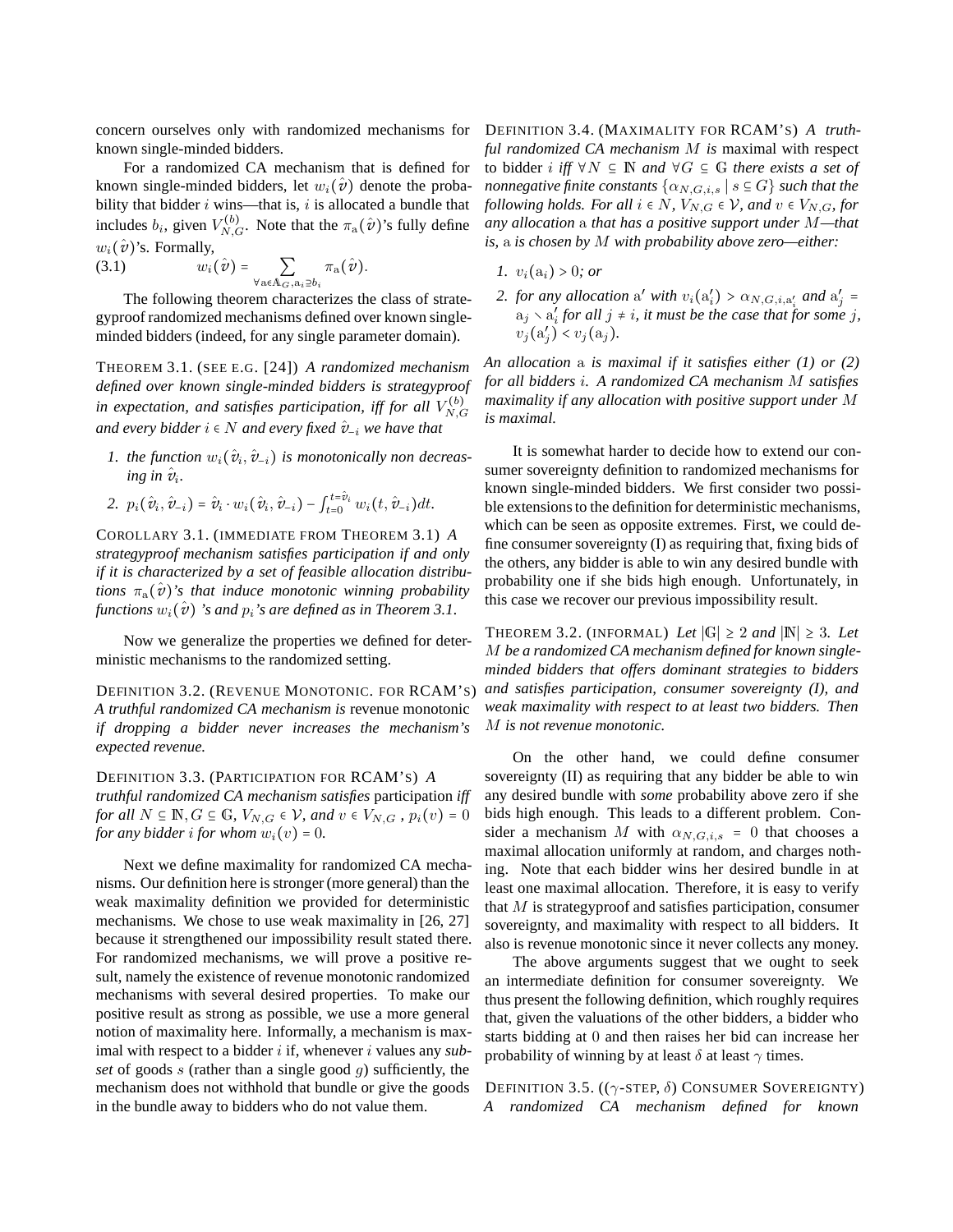*single-minded bidders satisfies (*γ*-step,* δ*) consumer sovereignty,*  $\gamma \geq 0$  *and*  $\delta > 0$ *, iff for any fixed tuple of bundles*  $b = (b_1, \ldots, b_n)$  *and for some constants*  $0 = c_{i,0} < c_{i,1} < \ldots < c_{i,\gamma} < c_{i,\gamma+1} = \infty$ ,  $\forall i \in \mathbb{N}$ , the *following holds. For all*  $N \subseteq \mathbb{N}$ ,  $G \subseteq \mathbb{G}$ , bidder  $i \in N$ ,  $\hat{v}_{-i} \in (V_{N,G}^{(b)})_{-i}$ , and  $j \leq \gamma$ , we have that: the winning *probabilities,* wi*'s, are monotonic and furthermore either*  $w_i(c_{i,s_i+1}, \hat{v}_{-i}) \geq w_i(c_{i,s_i}, \hat{v}_{-i}) + \delta \text{ or } w_i(c_{i,s_i+1}, \hat{v}_{-i}) = 1.$ 

It is easy to see that if a mechanism satisfies ( $\gamma$ -step,  $\delta$ ) consumer sovereignty for some  $\gamma = k$ , it then also satisfies ( $\gamma$ -step,  $\delta$ ) consumer sovereignty for any  $\gamma$  for which  $0 \leq$  $\gamma \leq k$ . Observe that the constants  $c_{i,s_i}$  are independent of all bidders' declared valuations; in a sense, they can be seen as "bidder-specific, leveled reserve prices." Thus, while we do not assume that the mechanism designer knows anything about the valuation distribution(s), if such information is available, it can be useful for setting these constants.

We now propose a simple and useful class of randomized mechanisms. These define the probability that any given bidder wins as a stepwise function of her bid amount, with a finite number of steps.

DEFINITION 3.6. (STEPWISE RANDOMIZED MECHANISM) *A randomized CA mechanism defined for known singleminded bidders is a* stepwise mechanism *if for some*  $k > 0$ *and some constants*  $0 = c_{i,0} < c_{i,1} < \ldots < c_{i,k} < c_{i,k+1} = \infty$ *,* ∀i ∈ N*, the following holds. For all fixed tuples of bundles*  $b = (b_1, \ldots, b_n)$ *, for all*  $N \subseteq \mathbb{N}$ *, G*  $\subseteq$  G*, for all bidders*  $i \in N$  *and valuation profiles*  $\hat{v}_{-i} \in (V_{N,G}^{(b)})_{-i}$ *and for all*  $c_{i,s_i} \leq \hat{v}_i < c_{i,s_i+1}$ , it is the case that  $w_{N,\ell}(\hat{v}_i, \hat{v}_{-i}) = w_{N,\ell}(c_{i,s_i}, \hat{v}_{-i}),$  for all  $\ell \in N$ .

*We call the mechanism a* γ*-step randomized mechanism if it satisfies the above for*  $k = \gamma$ *.* 

A  $\gamma$ -step randomized mechanism can be interpreted as a mechanism that for each bidder  $i$ , cares only about specific declared values,  $c_{i,0}, c_{i,1}, \ldots, c_{i,\gamma}$  and treats any declared value of *i* between  $c_{i,s_i}$  and  $c_{i,s_i+1}$  the same as  $c_{i,s_i}$ . In fact, one can easily verify that  $w_i(\hat{v}) = w_i(c_{1,s_1}, \ldots, c_{n,s_n})$ , for all  $\hat{v}$  where  $c_{i,s_i} \leq \hat{v}_i < c_{i,s_i+1}$  for all participating bidders i. If a  $\gamma$ -step randomized mechanism additionally has the following monotonicity property that either (1)  $w_i(c_{i,s_i}, \hat{v}_{-i})$  +  $\delta \leq w_i(c_{i,s_i+1}, \hat{v}_{-i})$ , or (2)  $w_i(c_{i,s_i+1}, \hat{v}_{-i}) = 1$ , then the mechanism satisfies ( $\gamma$ -step,  $\delta$ ) consumer sovereignty.

Figure 1 shows a sample  $w_i$  for a 6-step stepwise randomized mechanism, given fixed bids by the other bidders. Observe that, by Theorem 3.1, if the mechanism is to satisfy strategyproofness and participation, our choice of  $w_i$  must imply a specific choice of  $p_i$ . Here, if the bidder declares  $v_i$ , she must pay an amount equal to the area of the shaded region.



Figure 1: *i*'s probability of winning as a function of her bid amount, given fixed bids by the other agents.

#### **4 A Revenue Monotonic Mechanism**

In this section, we construct a  $\gamma$ -step randomized mechanism, which we dub  $M_{\gamma}$ , that is strategyproof and revenue monotonic and satisfies participation, maximality and ( $\gamma$ -step,  $\delta$ ) consumer sovereignty, for any given  $\gamma$  and for some  $\delta > 0$ . We construct  $M_{\gamma}$  such that when a bidder *i* increases her bid one step, her probability of winning increases by  $\delta$  unless she wins in all maximal allocations, in which case her probability of winning is equal to 1. We first give a nonlinear feasibility program  $F$  and show that its solutions correspond to mechanisms that satisfy all our desired properties. We then construct a quadratically constrained linear program (QLCP) P, and prove that all of its solutions that satisfy one additional constraint also solve  $F$ . Finally, we constructively prove that such solutions of  $P$  always exist.

Given  $V_{\mathbb{N},G}^{(b)}$ , for all  $N \subseteq \mathbb{N}$  let  $\mathbb{M}_N$  be the set of all maximal allocations with respect to maximality parameters set to zero—that is,  $\alpha_{N,G,i,s} = 0, \forall i \in N, s \subseteq G$ . Let  $\mathcal{M}_N$  be a set of maximal allocations—that is  $\mathcal{M}_N \subseteq M_N$ —such that each bidder is either allocated her desired bundle or nothing and such that each bidder wins in at least one allocation  $a \in M_N$ . Let  $\hat{0}$  denote the tuple of declared valuations in which all participating bidders bid 0.

LEMMA 4.1. *For all*  $V_{\mathbb{N},G}^{(b)}$ *, all*  $N' \subseteq N \subseteq \mathbb{N}$ *, and all bidders*  $i \in N'$ , if  $i$  belongs to all allocations  $\mathbf{a} \in \mathcal{M}_N$  then  $i$  belongs *to all allocations*  $a' \in M_{N'}$ .

*Proof.* Since i belongs to all  $a \in M_N$ , then it must be the case that  $b_i$  does not overlap with any other bidder's desired bundle; that is  $b_i \cap b_j = \emptyset$ ,  $\forall j \in N$ ,  $j \neq i$ . Therefore, since  $N' \subseteq N$ , it is also true that  $b_i \cap b_j = \emptyset, \forall j \in N', j \neq i$ . Thus,  $i$  has to belong to all maximal allocations under  $N'$ and therefore to all allocations  $a' \in M_{N'}$ .

**4.1 Feasibility program** Observe that a mechanism is a mapping from declared valuations to allocation probabilities  $\pi_a$ 's and payments  $p_i$ 's. Here we express such a mapping as a solution to a set of feasibility programs (albeit ones with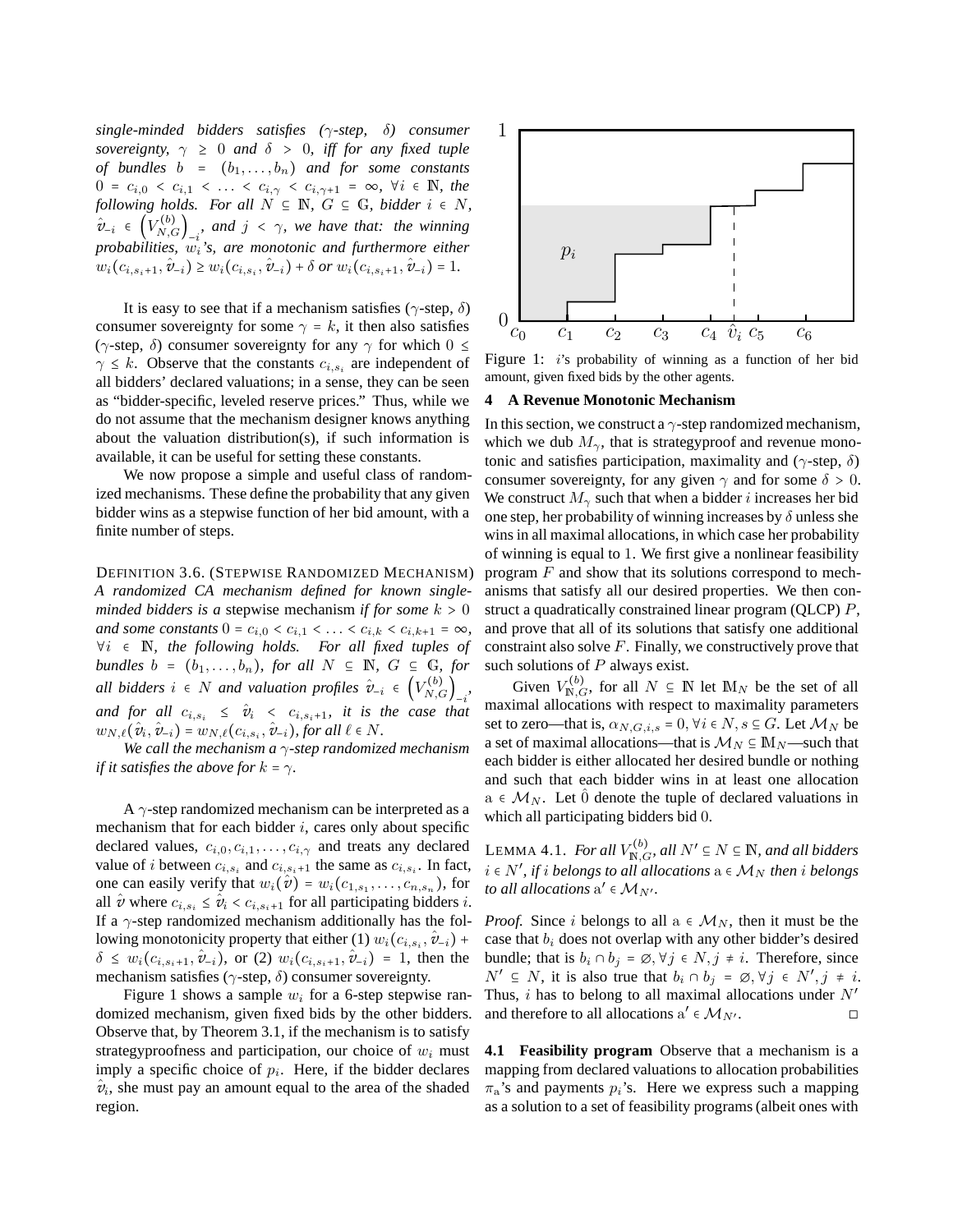(F.a1) <sup>0</sup> <sup>≤</sup> <sup>π</sup>N,a(*v*ˆ) ≤ <sup>1</sup> <sup>∀</sup>N, *v*ˆ, <sup>a</sup> <sup>∈</sup> <sup>A</sup><sup>G</sup> ∑ a∈A<sup>G</sup> (F.a <sup>π</sup>N,a(*v*ˆ) = <sup>1</sup> <sup>∀</sup>N, *v*<sup>ˆ</sup> <sup>2</sup>) <sup>w</sup>N,i(*v*ˆ) = <sup>∑</sup> a∈AG,ai⊇b<sup>i</sup> (F.w) <sup>π</sup>N,a(*v*ˆ) <sup>∀</sup>N, i, *v*<sup>ˆ</sup> <sup>w</sup>N,l(*v*ˆ<sup>i</sup> , *v*ˆ−i) = <sup>w</sup>N,l(ci,s<sup>i</sup> , *v*ˆ−i) <sup>∀</sup>N, i,l, s<sup>i</sup> , *v*ˆ∣ci,s<sup>i</sup> <sup>≤</sup> *v*<sup>ˆ</sup> (F.step) <sup>i</sup> <sup>&</sup>lt; <sup>c</sup>i,si+<sup>1</sup> <sup>w</sup>N,i(*v*ˆ) ≥ <sup>w</sup>N,i(*v*ˆ′) <sup>∀</sup>N, i, *v*ˆ, *v*ˆ′ <sup>∣</sup>*v*ˆ<sup>i</sup> <sup>≥</sup> *v*ˆ′ <sup>i</sup> and *v*ˆ−<sup>i</sup> <sup>=</sup> *v*<sup>ˆ</sup> ′ −i (F.mon) <sup>p</sup>N,i(*v*ˆ<sup>i</sup> , *v*ˆ−i) = *v*ˆ<sup>i</sup> <sup>⋅</sup> <sup>w</sup>N,i(*v*ˆ<sup>i</sup> , *v*ˆ−i) <sup>−</sup> <sup>∫</sup> <sup>t</sup>=*v*ˆ<sup>i</sup> t=0 <sup>w</sup>N,i(t, *v*<sup>ˆ</sup> (F.sp) <sup>−</sup>i)dt <sup>∀</sup>N, i, *v*<sup>ˆ</sup> (F.max) <sup>π</sup>N,a(*v*ˆ) = <sup>0</sup> <sup>∀</sup>N, *v*ˆ, <sup>a</sup> <sup>∉</sup> <sup>M</sup><sup>N</sup> ∑ i <sup>p</sup>N,i(*v*ˆ) ≥ <sup>∑</sup> i≠l <sup>p</sup>N∖{l},i(*v*<sup>ˆ</sup> (F.rm) <sup>−</sup>l) <sup>∀</sup>N,l, *v*<sup>ˆ</sup>

$$
(F.\text{cs}) \qquad w_{N,i}(c_{i,s_i+1}, \hat{v}_{-i}) \ge w_{N,i}(c_{i,s_i}, \hat{v}_{-i}) + \delta \text{ or } w_{N,i}(c_{i,s_i+1}, \hat{v}_{-i}) = 1 \qquad \forall N, i, s_i, \hat{v}_{-i} \in \left(V_{N,G}^{(b)}\right)_{-i}
$$
\n
$$
(F.\delta) \qquad \delta > 0
$$

Figure 2: Nonlinear feasibility program  $F(V_{\mathbb{N},G}^{(b)}, G)$ . Constants are  $\hat{\mathbf{v}}$ 's and  $c_{i,s_i}$ 's. Variables are  $\pi_{N,a}$ 's,  $w_{N,i}$ 's,  $p_{N,i}$ 's and δ. We adopt the conventions that N indexes subsets of N, i and l index elements of N,  $s_i$  indexes elements of  $\{0,\ldots,\gamma\}$ , and  $\hat{v}$  indexes elements of  $V_{N,G}^{(b)}$ . Observe that because this last set is (uncountably) infinite, the feasibility program involves an infinite number of both variables and constraints.

some nonlinear constraints, and an uncountably infinite number of both variables and constraints). Recall that any CA mechanism defined for known single-minded bidders is able to condition its behavior on  $G, N$ , and  $V_{N,G}^{(b)}$  (see Definition 2.1). Because the mechanism is free to behave differently for every  $G$  (available set of goods) and  $V_{N,G}^{(b)}$  (set of known bundles of interest for the bidders), we write a separate feasibility program for each possible joint assignment to these variables. Our feasibility program, denoted  $F$  and given in Figure 2, is thus parameterized by  $V_{\mathbb{N},G}^{(b)}$  and  $G$ . Note that we have introduced the assumption that the mechanism knows  $V_{\mathbb{N},G}^{(b)}$  rather than  $V_{N,G}^{(b)}$  (i.e., it knows the bundles of nonparticipating bidders). This assumption will make no difference in what follows, but dramatically simplifies notation.

LEMMA 4.2. *Any solution to*  $F(V_{\mathbb{N},G}^{(b)}, G)$  *for all*  $V_{\mathbb{N},G}^{(b)}$  *and*  $G \subseteq \mathbb{G}$ , corresponds to a  $\gamma$ -step randomized mechanism *that satisfies strategyproofness, participation, maximality, (*γ*-step,* δ*) consumer sovereignty, and revenue monotonicity.*

*Proof.* We must ensure that a solution to the  $F(V_{\mathbb{N},G}^{(b)}, G)$ 's induces a valid mechanism. First, it is necessary to ensure that  $\pi_{N,a}$ 's correspond to probabilities. This is achieved by Constraints  $(F.a_1)$  and  $(F.a_2)$ . Second, Constraint  $(F.w)$  ensures that these allocation probabilities fully define winning probabilities, as required by Equation (3.1). Third, Constraint (F.step) ensures that our mechanism is stepwise randomized.

Now we must show that the mechanism satisfies our five desired properties. First, Constraints  $(F_{\cdot,mon})$  and  $(F_{\cdot}sp)$ together entail both strategyproofness and participation (by Theorem 3.1). Second, Constraint (F.max) entails maximality. Third, Constraint (F.rm) entails revenue monotonicity. Finally, Constraints (F.mon), (F.cs) and  $(F.\delta)$  together ensure that the mechanism satisfies ( $\gamma$ -step,  $\delta$ ) consumer sovereignty for a given  $\gamma$  and some  $\delta > 0$ .

**4.2 Quadratically constrained linear program** Consider quadratically constrained linear program (QLCP)  $P(V_{\text{N},G}^{(b)}, G)$  in Figure 3. We will prove that if  $P(V_{\text{N},G}^{(b)}, G)$ can be solved for all  $V_{\mathbb{N},G}^{(b)}$  and  $G \subseteq \mathbb{G}$  with  $\delta > 0$  then we can construct solutions for the  $F(V_{\mathbb{N},G}^{(b)},G)$ 's and construct our desired mechanism,  $M_{\gamma}$ . Recall that F is parameterized by an infinite size valuation space,  $V_{N,G}^{(b)}$ , and thus has an infinite number of variables and constraints. The main idea in this section is that we can move from an infinite-sized  $F$  to a finite-sized QCLP  $P$  by working with a finite sized valuation space,  $\mathbb{Z}_{N,G}^{(b)}$ . Specifically, for each bidder i we only need to consider the finite set of possible declared values  $c_{i,0}, \ldots, c_{i,s_\gamma}$ . Formally,  $\mathbb{Z}_{N,G}^{(b)} = \{v | v \in V_{N,G}^{(b)}, \forall i \in$  $N, \exists s_i \in \{0, \ldots, \gamma\} : v_i = c_{i, s_i}\}\)$ . To show that any solution of  $P$  corresponds to a solution of  $F$  we provide a mapping from  $\mathbb{Z}_{N,G}^{(b)}$  to  $V_{N,G}^{(b)}.$ 

To provide intuition for our proof, we state  $P(V_{\mathbb{N},G}^{(b)},G)$ for a simple example and show how we can find a solution to it that sets  $\delta > 0$ . Consider the bidder-bundle setting described in the introduction, which we used to demonstrate that VCG is not revenue monotonic. That is, let  $G = \{q_1, q_2\}$ and  $\mathbb{N} = \{1, 2, 3\}$ ; bidders 1, 2 and 3 are known singleminded, where the bundles valued by bidders 1, 2, and 3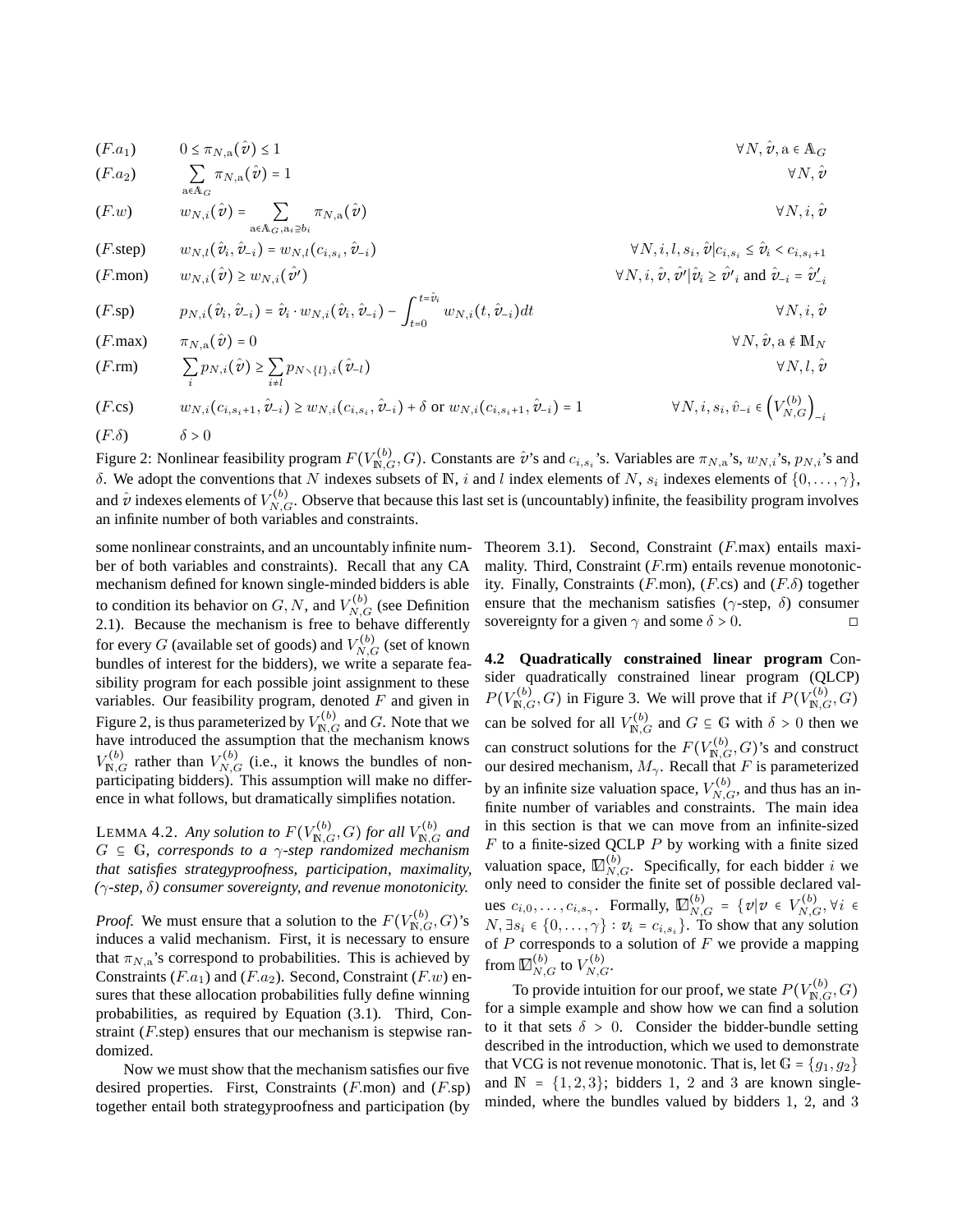maximize  $\delta$  subject to:

$$
(P.\pi_1) \qquad \pi_{N,a}(\hat{\mathbf{z}}) = 0 \qquad \forall N, \hat{\mathbf{z}}, a \in A_G \setminus M_N
$$
  
\n
$$
(P.\pi_2) \qquad 0 \le \pi_{N,a}(\hat{\mathbf{z}}) \le 1 \qquad \forall N, \hat{\mathbf{z}}, a \in M_N
$$
  
\n
$$
(P.\pi_3) \qquad \sum_{a \in M_N} \pi_{N,a}(\hat{\mathbf{z}}) = 1 \qquad \forall N, \hat{\mathbf{z}} \in M_N
$$
  
\n
$$
(P.\pi_4) \qquad \pi_{N,a}(\hat{\mathbf{z}}) = \pi_{N,a}(\hat{0}) + \sum_i (q_{N,a,i} \cdot \delta \cdot s_i) \qquad \forall N, \hat{\mathbf{z}} | \hat{\mathbf{z}} \in c_{i,s_i}
$$
  
\n
$$
(P.q_1) \qquad q_{N,a,i} = 0 \qquad \forall N, i, a \in M_N | \forall a' \in M_N, a'_i = b_i
$$
  
\n
$$
(P.q_2) \qquad 0 \le q_{N,a,i} \le 1 \qquad \forall N, i, a \in M_N | a_i = b_i
$$
  
\n
$$
(P.q_3) \qquad -1 \le q_{N,a,i} \le 0 \qquad \forall N, i | \exists a' \in M_N \text{ and } a'_i = \emptyset
$$
  
\n
$$
(P.q_4) \qquad \sum_{a \in M_N : a_i = b_i} q_{N,a,i} = -1 \qquad \forall N, i | \exists a' \in M_N \text{ and } a'_i = \emptyset
$$
  
\n
$$
(P.q_5) \qquad \sum_{a \in M_N : a_i = \emptyset} q_{N,a,i} = -1 \qquad \forall N, i | \exists a' \in M_N \text{ and } a'_i = \emptyset
$$

Figure 3: Quadratically constrained linear program  $P(V_{\text{N},G}^{(b)}, G)$ . Variables are  $\pi_{N,a}$ 's,  $q_{a,i}$ 's and  $\delta$ . We adopt the conventions that N indexes subsets of N, i indexes elements of N,  $s_i$  indexes elements of  $\{0,\ldots,\gamma\}$ , and  $\hat{\mathbb{Z}}$  indexes elements of  $\mathbb{Z}_{N,G}^{(b)} = \{ v | v \in V_{N,G}^{(b)}, \forall i \in N, \exists s_i \in \{0, ..., \gamma\} : v_i = c_{i,s_i} \}.$ 

are  $b_1 = \{g_1\}$ ,  $b_2 = \{g_1, g_2\}$  and  $b_3 = \{g_2\}$  respectively. Let  $S_{3,2}$  denote this three-bidder, two-good setting. We state the constraints and explain the solution for the case when all bidders are present and all goods are for sale. That is, let  $G = \mathbb{G}$  and  $N = \mathbb{N}$ . One can easily follow the same approach for other choices of  $G$  and  $N$ , many of which are trivial.

It is easy to verify that there is exactly one choice for  $M_N$ : we have to either award bidder 2 her desired bundle, or award bidders 1 and 3 each their desired bundle. Therefore  $\mathcal{M}_N = \{(\emptyset, \{g_1, g_2\}, \emptyset), (\{g_1\}, \emptyset, \{g_2\})\}.$  Let  $a_2 = (\emptyset, \{g_1, g_2\}, \emptyset)$  and  $a_{1,3} = (\{g_1\}, \emptyset, \{g_2\})$ . Thus, for all  $\hat{\mathbb{Z}} \in \mathbb{Z}_{N,G}^{(b)}$ : (i)  $\pi_{N,a}(\hat{\mathbb{Z}}) = 0$ , for all  $a \in A_G$  such that  $a \neq a_2, a_{1,3}$  constitute  $(P.\pi_1)$ , (ii)  $0 \leq \pi_{N,a}(\hat{\mathbb{Z}}) \leq 1$  if  $a = a_2$  or  $a = a_{1,3}$  constitute  $(P.\pi_2)$ , and (iii)  $\pi_{N,a_2}(\hat{\mathbf{z}})$  =  $1 - \pi_{N,a_{1,3}}(\hat{\mathbb{Z}})$  constitute  $(P.\pi_3)$ .

As each bidder i belongs to exactly one allocation a  $\epsilon$  $\mathcal{M}_N$ , Constraints (P.q<sub>1</sub>)–(P.q<sub>5</sub>) can be expressed as  $q_{N,a,i}$  = 0, for all a ≠  $a_2$ ,  $a_{1,3}$  and all  $i \in N$ , and  $q_{N,a_{1,3},1} = q_{N,a_{1,3},3}$  = 1,  $q_{N,a_2,2} = 1$ ,  $q_{N,a_1,3,2} = -1$ , and  $q_{N,a_2,1} = q_{N,a_2,3} = -1$ .

Intuitively,  $q_{N,a,i} \cdot \delta$  denotes the change to  $\pi_{N,a}$  when bidder  $i$  increases her bid by one step. We constrain the  $q_{N,a,i}$ 's in  $(P.\pi_4)$  such that when i increases her bid by one step—from  $c_{i,s_i}$  to  $c_{i,s_{i+1}}$ , the probability that  $a \in \mathcal{M}_N$  will be chosen weakly increases if  $i$  belongs to  $a_i$ , and weakly decreases otherwise.

One can illustrate constraints in  $(P.\pi_4)$  by the following graph representation. Let  $GR_N$  be a graph of  $(\gamma + 1)^{|N|}$ nodes, each corresponding to a different potential declared valuation profile of bidders in  $\mathbb{Z}_{N,G}^{(b)}$ . Let there be a directed edge between each pair of nodes that differ in only one of the bidders' declarations, and in which this difference is an increase of exactly one step (i.e., from  $c_{i,s_i}$  to  $c_{i,s_i+1}$ ). In

other words, we can move from one node to another by increasing one bidder's bid by one step. If an edge indicates an increase in bidder  $i$ 's declared value, we say the edge is of type  $e_i.$  Now, assign  $|\mathcal{M}_N|$  labels to each edge, one for each allocation in  $M_N$ . Allocation a's label on an edge of type  $e_i$ denotes the change to  $\pi_{N,a}$  by moving along an edge of type  $e_i$  (which increases bidder i's bid amount by one step) and is equal to  $q_{Na,i} \cdot \delta$ . Define the cost of a path as the absolute value of the sum of the labels of the edges in the path.

LEMMA 4.3. *In each*  $GR_N$  *and for all allocations*  $a \in M_N$ , *all paths between any two given nodes* s *and* t *have the same cost:*  $|\pi_{N,a}(t) - \pi_{N,a}(s)|$ *.* 

*Proof.* For all  $i \in N$ , the number of edges of type  $e_i$  is the same in all paths between  $s$  and  $t$ . Since all edges of type  $e_i$ have the same label corresponding to allocation a, the sum of  $a$ 's associated labels along any path between  $s$  and  $t$  is equal to  $\pi_{N,a}(t) - \pi_{N,a}(s)$ .  $\Box$ 

Figure 4 represents  $GR_N$  for  $S_{3,2}$ . On each edge, the label corresponding to  $a_{1,3}$ —which denotes the change in  $\pi_{N,a_{1,3}}$  due to moving along the edge—is equal to  $q_{N,a_{1,3},i} \cdot \delta$ for some  $i \in N$  and is exactly the negative of the label corresponding to  $a_2$ . The the cost of the longest path (e.g., between  $(c_{1,0}, c_{2,\gamma}, c_{3,0})$  and  $(c_{1,\gamma}, c_{2,0}, c_{3,\gamma})$  is  $3\gamma\delta$ .

Now let us move to the proof of our general result.

LEMMA 4.4. *Any solution to*  $P(V_{\mathbb{N},G}^{(b)}, G)$  *with*  $\delta > 0$  *corre*sponds to a solution to  $F(V^{(b)}_{\mathbb{N},G},G)$ .

*Proof.* Let a solution to  $P(V_{\mathbb{N},G}^{(b)}, G)$  for which  $\delta > 0$  be given. Thus we have  $\pi_{N,a}(\hat{\mathbf{z}})$  for all  $\hat{\mathbf{z}} \in \mathbb{Z}_{N,G}^{(b)}$ . To give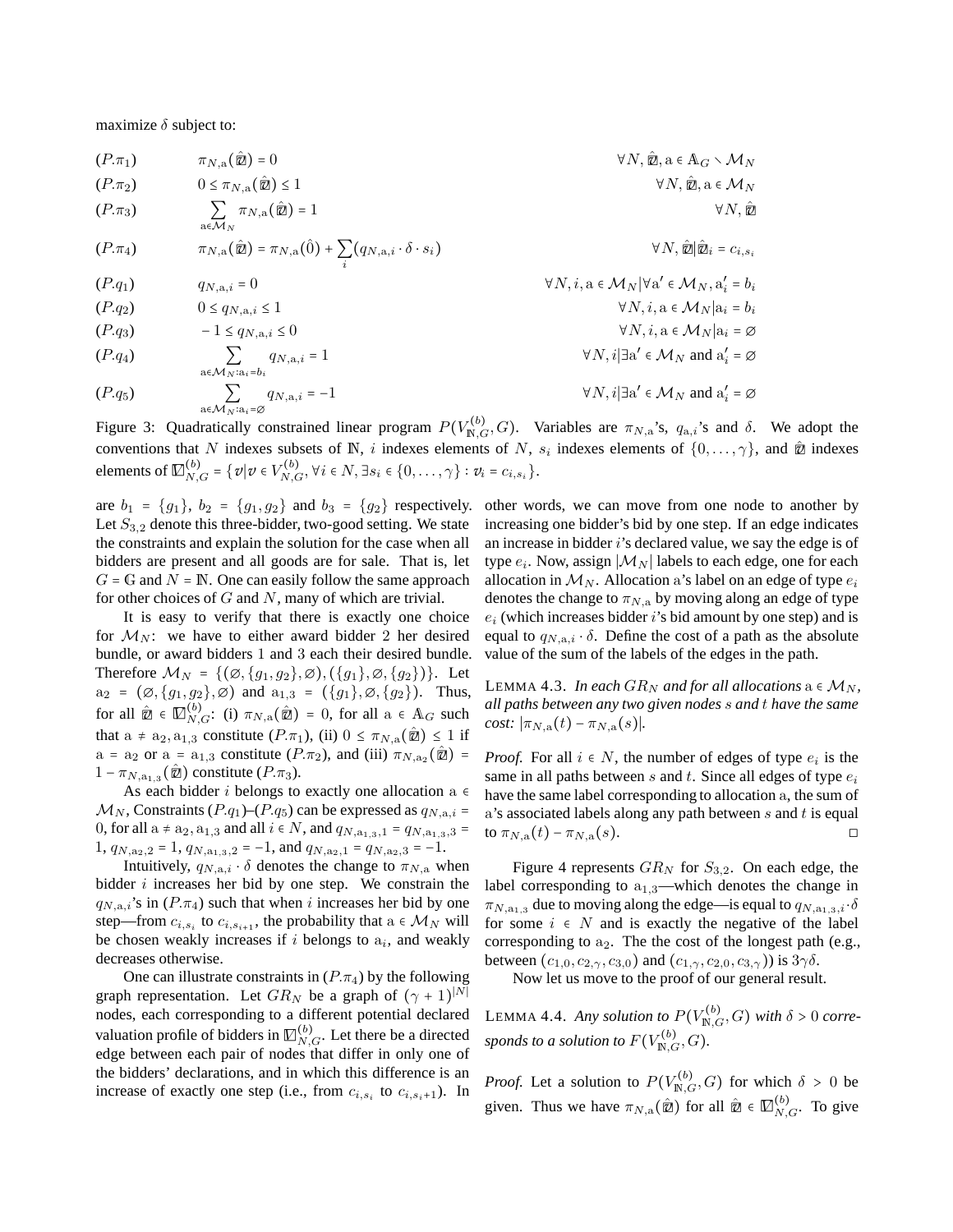

Figure 4: Graph  $GR_N$  for our three-bidder, two-good example. Each node  $(a, b, c)$  denotes  $(c_{1,a}, c_{2,b}, c_{3,c})$ . The label corresponding to a<sub>1,3</sub> on directed edges from level k to  $k + 1$  is  $\delta$  and on directed edges from level  $k + 1$  to  $k$  is  $-\delta$ ,  $0 \le k < 3\gamma - 1$ .

a solution to  $F(V_{\mathbb{N},G}^{(b)}, G)$ , we have to map the  $\pi_{N,a}(\hat{\mathbb{Z}})$ 's to the allocation probabilities, winning probabilities and payments in  $F(V_{\mathbb{N},G}^{(\bar{b})}, G)$ . For all  $\hat{v} \in V_{N,G}^{(\bar{b})}$ , let

$$
\pi_{N,a}(\hat{v}) = \pi_{N,a}(\hat{z})
$$

where  $\hat{\mathbb{Z}}_i = c_{i,s_i}$  for some  $s_i \in \{0, \ldots, \gamma\}$  such that  $c_{i,s_i} \leq$  $\hat{v}_i < c_{i,s_i+1}$ . Also, for all  $\hat{v} \in V_{N,G}^{(b)}$  and all  $i \in N$  let

(4.3) 
$$
w_{N,i}(\hat{\mathbf{v}}) = \sum_{\mathbf{a} \in \mathbb{A}_G, \mathbf{a}_i \geq b_i} \pi_{N,\mathbf{a}}(\hat{\mathbf{v}}), \text{and}
$$

$$
(4.4) \quad p_{N,i}(\hat{\mathbf{v}}) = \sum_{\substack{1 \le s'_i \le s_i | \\ c_{i,s_i} \le \hat{v}_i < c_{i,s_{i+1}}}} c_{i,s'_i} [w_{N,i}(c_{i,s'_i}, \hat{\mathbf{z}}_{-i}) - w_{N,i}(c_{i,s'_i-1}, \hat{\mathbf{z}}_{-i})].
$$

We show that the above  $\pi_{N,a}$ 's,  $w_{N,i}$ 's,  $p_{N,i}$ 's and  $\delta$ indeed constitute a solution to  $F(V_{N,G}^{(b)}, G)$ .

Note that (4.3) is in fact  $(F.w)$ . Also note that  $\delta > 0$ induces  $(F.\delta)$ . It is easy to see that five of the constraints in  $F$  are directly induced by (4.2), (4.3) and a set of constraints in P. Precisely, (i)  $(F.a_1)$  is induced by (4.2),  $(P.\pi_1)$  and  $(P.\pi_2)$ ; (ii)  $(F.a_2)$  is induced by (4.2)  $(P.\pi_1)$  and  $(P.\pi_3)$ ; (iii) (F.max) is induced by (4.2) and ( $P.\pi_1$ )—this simply follows the fact that any a  $\notin M_N$  is certainly not in  $\mathcal{M}_N$ ; (iv) (F.w) is induced by  $(4.3)$ ; and  $(v)$  (*F*.step) is induced by  $(4.2)$  and (4.3).

(F.mon) is induced by  $(P.\pi_1)$ ,  $(P.\pi_3)$ ,  $(P.\pi_4)$ ,  $(P.q_1)$ –  $(P.q<sub>4</sub>)$ ,  $(4.2)$  and  $(4.3)$ . To see this, note that we can write  $w_{N,i}(\hat{v}) = \sum_{a \in A_G, a_i \ge b_i} \pi_{N,a}(c_{1,s_1}, \ldots, c_{n,s_n})$ 

 $\sum_{a \in \mathcal{M}, a_i = b_i} (\pi_{N,a}(\hat{0}) + \sum_{\ell \in N} (q_{N,a,\ell} \cdot \delta \cdot s_{\ell}))$ . The first equality follows from (4.2) and (4.3) and the second equality follows from  $(P.\pi_1)$  and  $(P.\pi_4)$ . Now, if (1)  $a_i = b_i, \forall a \in M_N$ , then,  $w_{N,i}(\hat{v}) = \sum_{a \in \mathcal{M}, a_i = b_i} \pi_{N,a}(\hat{0}) = 1$ . The first equality holds by  $(P.q_1)$  and the second equality holds by  $(P.\pi_3)$ . Otherwise, let  $\hat{v}^{\prime} = (\hat{v}_i^{\prime}, \hat{v}_{-i})$ . Then  $w_{N,i}(\hat{v}^{\prime}) - w_{N,i}(\hat{v}) =$  $\sum_{a \in \mathcal{M}_N, a_i = b_i} (q_{N,a,i} \cdot \delta \cdot (s_i' - s_i)) = \delta \cdot (s_i' - s_i)$ . The first equality holds by  $(P.\pi_4)$  and the second equality holds by  $(P.q_4)$ . Now, if  $\hat{v}_i \leq \hat{v}'_i$  then  $s_i \leq s'_i$  and thus  $(2) w_{N,i}(\hat{v}') \leq w_{N,i}(\hat{v}')$ . Thus, by  $(1)$  and  $(2)$ , we have  $(F$  mon).

(F.cs) is induced by the same set of constraints as (F.mon); that is, by  $(P.\pi_1)$ ,  $(P.\pi_3)$ ,  $(P.\pi_4)$ ,  $(P.q_1)$ – $(P.q_4)$ , (4.2) and (4.3). Following the same argument as above, if  $a_i = b_i$ ,  $\forall a \in \mathcal{M}_N$ , then,  $w_{N,i}(\hat{v}) = \sum_{a \in \mathcal{M}, a_i = b_i} \pi_{N,a}(\hat{0}) = 1$ . Otherwise,  $w_{N,i}(c_{i,s_i+1}, \hat{v}_{-i}) - w_{N,i}(c_{i,s_i}, \hat{v}_{-i}) = \delta$ . Thus we get  $(F.cs)$ .

 $(F.\text{sp})$  is induced by  $(F.\text{step})$  and  $(4.4)$ . This is because by  $(F<sub>s</sub>tep)$ , the integral part of  $(F<sub>s</sub>sp)$  is over a discrete domain and thus we can write  $(F.\text{sp})$  as (4.4).

 $(F \cdot r)$  is induced by (4.4) and the rest of the constraints in F. As stated above, if bidder i belongs to all  $a \in M_N$ , then  $\forall \hat{v}$ ,  $w_{N,i}(\hat{v}) = 1$  and thus  $p_{N,i}(\hat{v}) = 0$ . Otherwise,  $p_{N,i}(\hat{v}) = \sum_{1 \leq s'_i \leq s_i | c_{i,s_i} \leq \hat{v}_i < c_{i,s_i+1}} \overline{c_{i,s'_i} \cdot \delta}$ . By Lemma 4.1, it is clear that dropping bidder  $j \neq i$  either does not change the payment of bidder  $i$  or sets it to zero (if dropping  $j$  entails a case in which i belongs to all the allocation in the support of the mechanism). Thus  $(F\text{.rm})$  follows immediately.  $\square$ 

Constraints in  $P(V_{\mathbb{N},G}^{(b)}, G)$  are all linear or quadratic, and so our problem of identifying mechanism  $M_{\gamma}$  can be reduced to solving a set of quadratically constrained linear programs where the objective function in each is to maximize  $\delta$ , and then checking each for  $\delta > 0$ . However, we can do even better. The next result demonstrates that this QCLP is always feasible; later, we will show how to analytically construct a solution with  $\delta > 0$ .

LEMMA 4.5. Let  $P(V_{\mathbb{N},G}^{(b)}, G)$  be given. For any given  $\pi_{N,a}(\hat{0}) > 0, \forall a \in \mathcal{M}_N$ , such that  $\sum_{a \in \mathcal{M}_N} \pi_{N,a}(\hat{0}) = 1$ , *and any given*  $q_{N,a,i}$ ,  $\forall a \in M_N$ , *such that*  $(P.q_1)$ – $(P.q_5)$ *are satisfied, there exists a solution to the set of inequalities in*  $(P.\pi_1)$ *–* $(P.\pi_3)$  *and*  $(P.\pi_4)$  *that sets*  $\delta > 0$ *.* 

*Proof.* Let  $\pi_{N,a}(\hat{\mathbb{Z}}) = 0$ ,  $\forall a \in \mathbb{A}_G - \mathcal{M}_N$ . Thus we have (P. $\pi_1$ ). We can write (P. $\pi_2$ ) and (P. $\pi_4$ ) as<br>
(4.5)  $0 \le \pi_{N,\alpha}(\hat{0}) + \sum_{\{a_{N,\alpha}\}} (\hat{a}_{N,\alpha}, \hat{b}_{N,\alpha})$  $0 < \pi$  ( $\hat{0}$ ) +  $\sum$ (

4.5) 
$$
0 \le \pi_{N,a}(0) + \sum_{i} (q_{N,a,i} \cdot \delta \cdot s_i) \le 1.
$$

Let  $t_a$  denote  $\sum_{i \in N} (q_{N,a,i} \cdot s_i)$ . If  $t_a = 0$  then let  $\pi_{N,a} = \pi_{N,a}(\hat{0})$ ; by the assumption of the lemma, (4.5) holds. Otherwise, we can rewrite each equation (4.5) in which  $t_{\rm a} < 0$  as  $\delta \leq \frac{-\pi_{N,\rm a}(\hat{0})}{t_{\rm a}}$  $t_{\text{a}}^{(0)}$ , and  $t_{\text{a}} > 0$  as  $\delta \leq \frac{1 - \pi_{N,\text{a}}(\hat{0})}{t_{\text{a}}}$  $\frac{N, \text{a}(0)}{t_{\text{a}}}$ . Now, we have many constraints of the form  $\delta \leq k$  for different nonnegative k's. Denote the smallest k by  $k^*$  and set  $\delta = k^*$ . Thus (4.5) holds and furthermore, since all  $\pi_{N,a}(\hat{0})$ 's and all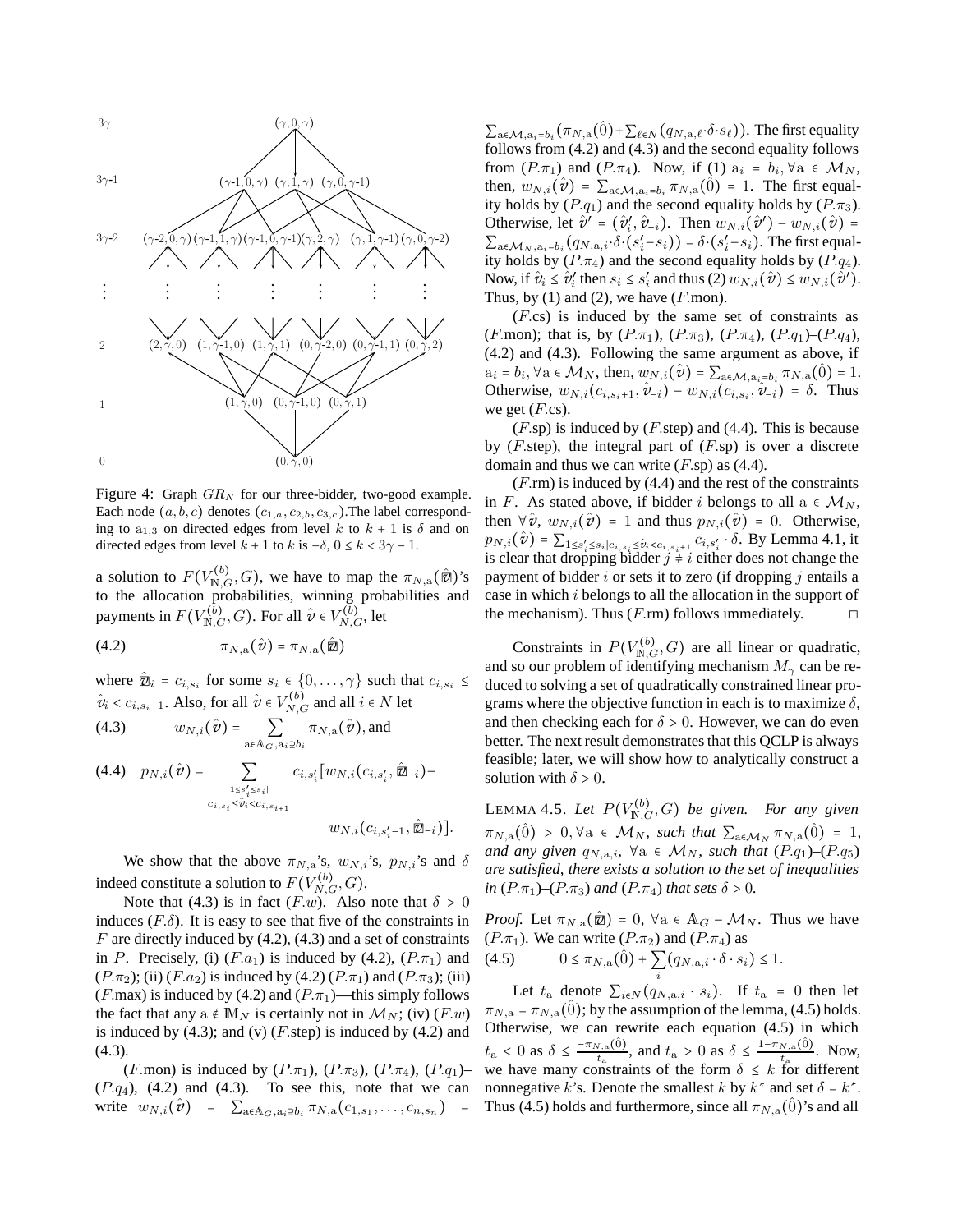k's are greater than zero,  $k^* = \delta$  is greater than zero. Note that if  $t_a = 0$  in all constraints (4.5), any  $\delta > 0$  would work.

It remains to show that  $(P.\pi_3)$  holds. We can write  $\sum_{a \in \mathcal{M}_G} \pi_a(\hat{\mathbb{Z}}) = \sum_{a \in \mathcal{M}_N} (\pi_{N,a}(\hat{0}) + \sum_i (q_{a,i} \cdot \delta$  $(s_i)$ ) =  $\sum_{a \in M_N} \pi_{N,a}(\hat{0}) + \delta \sum_{a \in M_N} \sum_i (q_{N,a,i} \cdot s_i) = 1 + \delta$  $\delta \sum_i \sum_{\mathbf{a} \in \mathcal{M}_N} (q_{N,\mathbf{a},i} \cdot s_i) = 1 + \delta \sum_i s_i \cdot (\sum_{\mathbf{a} \in \mathcal{M}_N, \mathbf{a}_i = \varnothing} q_{N,\mathbf{a},i} +$  $\sum_{a \in \mathcal{M}_N, a_i = b_i} q_{N,a,i}$ ) = 1 + 0 = 1. The first equality holds by  $(P.\pi_4)$ , the third equality holds by the lemma's assumption. and the fifth equality holds by  $(P.q_1)$ ,  $(P.q_4)$  and  $(P.q_5)$ .

THEOREM 4.1. *For any given*  $\gamma \geq 0$ *, there exists a*  $\gamma$ -step *randomized mechanism that is strategyproof and revenue monotonic and satisfies participation, maximality and (*γ*step,*  $\delta$ *) consumer sovereignty, for some*  $\delta$  > 0*.* 

*Proof.* It is easy to verify that regardless of  $V_{\mathbb{N},G}^{(b)}$  and G we can always generate  $\pi_{N,a}(\hat{0})$ 's such that  $\sum_{a \in \mathcal{M}_N} \pi_{N,a}(\hat{0}) =$ 1. For example, we can set  $\pi_{N,a}(\hat{0}) = \frac{1}{|M|}$  $\frac{1}{|M_N|}$ . In fact, there are infinitely many such assignments of  $\pi_{N,a}(\hat{0})$ 's. Similarly, there exist infinitely many random assignments of the  $q_{N,a,i}$ 's that satisfy  $(P.q_1)$ – $(P.q_5)$ . Now note that except for  $\delta$ ,  $P(V_{\mathbb{N},G}^{(b)}, G)$ 's have no other variable in common. Thus, if we set  $\delta$  to be the minimum of  $\delta$ 's in the solutions to  $P(V_{\mathbb{N},G}^{(b)},G)$ 's, the rest of the proof directly follows from Lemma  $4.4$  and Lemma  $4.5$ .  $\square$ 

In the example, it is clear that  $3\gamma\delta \leq 1$  and thus  $\delta \leq \frac{1}{3\gamma}$ . Since we have complete freedom in choosing  $\pi_{N,a}(0)$ 's, we can set them appropriately—that is to set  $\pi_{N, a1, 3}(\hat{0}) = 1/3$ and  $\pi_{N, a_2}(\hat{0}) = 2/3$ —so that  $\delta = \frac{1}{3\gamma}$  is feasible. As we said earlier, we described the solution of  $S_{3,2}$  for  $N = \mathbb{N}$  and  $G = \mathbb{G}$ . To fully define the mechanism we simply have to find  $\delta$  for all choices for N and G and keep the smallest  $\delta$  which indeed is  $\delta = \frac{1}{3\gamma}$ .

Our QCLP formulation characterizes a class of randomized mechanisms that satisfy our desired properties. However, a mechanism designer may also hope to optimize some additional objective function such as social welfare or revenue. In our construction above, we have full or partial freedom to set  $\delta$ ,  $\mathcal{M}_N$ ,  $\pi_{N,a}$ , and  $q_{N,a,i}$ . Here, we briefly discuss tuning  $\delta$ ; we leave further investigations of optimization for future work.

Fixing  $\mathcal{M}_N$ 's,  $\pi_{N,a}$ 's and  $q_{N,a,i}$ 's, we obtain a strategyproof mechanism, which yields the same social welfare no matter how we set δ. This is because the social welfare depends only on the allocation and bidders' true valuations. Since fixed sets of  $\mathcal{M}_N$ 's and  $\pi_{N,a}$ 's always produce the same distribution over the allocation space, the social welfare is always the same in expectation regardless of  $\delta$ . On the other hand,  $\delta$  does affect payments; indeed, the maximum  $\delta$  maximizes revenue. Furthermore, the bigger  $\delta$  is, the stronger is the consumer sovereignty guarantee offered to bidders. Thus maximizing  $\delta$  offers (different) benefits both to the auctioneer and to bidders.

#### **5 A Polynomial Time Algorithm**

At first glance, it may seem that constructing  $M_{\gamma}$  requires time exponential in the number of potential bidders N and goods  $G$ , since  $P$  has an exponential number of variables and constraints. As the example  $S_{3,2}$  in Section 4 shows, some settings are "easy to solve" because of their special bidderbundle structure that let us circumvent the exponential nature of the problem. It turns out that, even in the general case, we can always construct  $\mathcal{M}_N$  for all  $V_{\mathbb{N},G}^{(b)}$ ,  $G$ , and  $N \subseteq \mathbb{N}$  in polynomial time in |N| and  $|G|$ .

**THEOREM 5.1.** For any given  $V_{\mathbb{N},G}^{(b)}$ , G and N, in time *polynomial in* ∣N∣ *and* ∣G∣ *we can find a set of maximal allocations*  $M_N$ , where  $\alpha_{N,G,i,s} = 0$ , such that each bidder  $i \in N$  *belongs to at least one allocation in*  $M_N$  *and for all*  $a \in M_N$  *and all*  $i \in N$ *,*  $a_i = b_i$  *or*  $a_i = \emptyset$ *.* 

*Proof.* Set  $M_N = \emptyset$ . Randomly order all the bidders in  $N$  and mark them as "unawarded". Then run the following greedy algorithm. (1) Set  $G' = G$ . Start from the top of the list and award each "unawarded" bidder i her desired bundle  $b_i$  if available, and remove  $b_i$  from  $G'$ , until there are either no more goods or no more bidders. Mark all the bidders that have awarded their desired bundle as "awarded". (2) Start from the top of the list and award each "awarded" bidder i her desired bundle  $b_i$  if available, and remove  $b_i$  from  $G'$ , until there are either no more goods or no more bidders. (3) Add the current allocation to  $\mathcal{M}_N$ . If there is any bidder marked as "unawarded" then go to step 1. Otherwise, stop.

Steps 1-3 take  $O(|N||G|\log(|G|))$  time and we have to run them at most ∣N∣ times, since in each run at least one bidder is marked as "awarded". Thus, the algorithm take time  $O(|N|^2 |G| \log(|G|))$  to run. We add one allocation to  $\mathcal{M}_N$  at the end of each run; thus  $\mathcal{M}_N$  is of size  $O(|N|)$ .  $\Box$ 

Unfortunately, finding a *desirable* solution among the set of feasible solutions—e.g. a solution that maximizes δ—can be complicated and dependent on the architecture of the given bidder-bundle setting, our choice of  $\mathcal{M}_N$ 's and the other parameters. However, we can construct a feasible solution in polynomial time giving a (loose) lower bound on the maximum  $\delta$  that satisfies our constraints.

**THEOREM 5.2.** For any given  $V^{(b)}_{\mathbb{N},G}$ , G and N, we can con*struct a* γ*-step randomized mechanism* M<sup>γ</sup> *in time polynomial in* |N| *and* |G| *such that*  $M_{\gamma}$  *is strategyproof and revenue monotonic and satisfies participation, maximality and (* $\gamma$ -step,  $\delta$ ) consumer sovereignty where  $\delta = \frac{1}{n^2\gamma}$ .

*Proof.* Construct  $\mathcal{M}_N$  as in the proof of Theorem 5.1. If  $|\mathcal{M}_N| = 1$ , then the solution is trivial. (All participating bidders win with probability equal to one.) Otherwise, if  $|\mathcal{M}_N| \geq 2$ , let  $q_{N,a,i} = \frac{1}{|\mathcal{M}_k|}$  $\frac{1}{|M_{N,i}|}$ ,  $\forall$ a  $\in \mathcal{M}_N, i \in N$ , where  $\mathcal{M}_{N,i}$  is the set of allocations  $a \in \mathcal{M}_N$  that i belongs to.